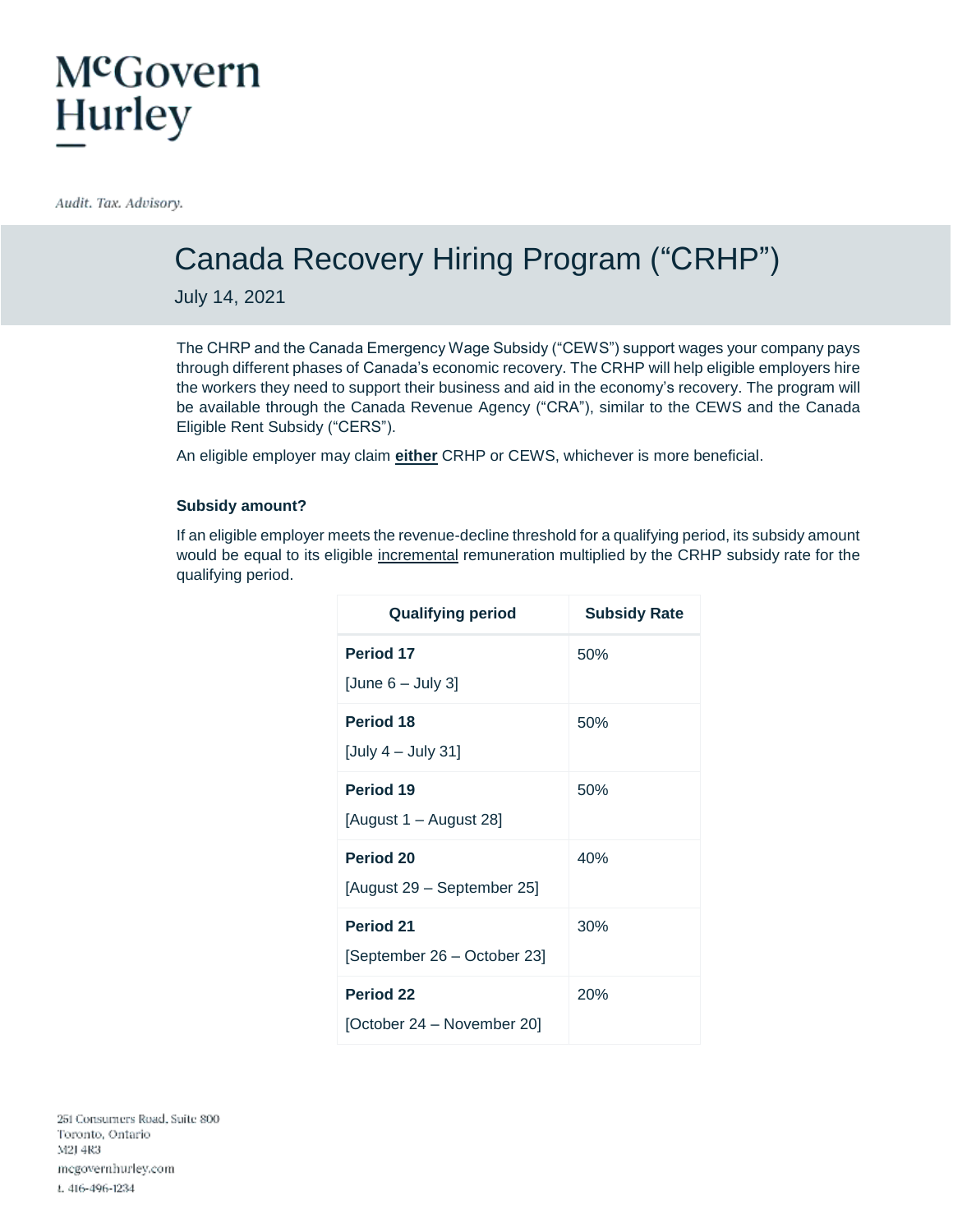## McGovern **Hurley**

#### **How is the incremental remuneration calculated?**

Incremental remuneration for a qualifying period is the difference between total eligible remuneration paid to eligible employees during the qualifying period and total eligible remuneration paid to them during the baseline period. For calculation of total eligible remuneration paid for both the qualifying period and the baseline period, eligible remuneration for each eligible employee would be subject to a maximum of \$1,129 per week.

Baseline period to compare to the qualifying period is **March 14 – April 10, 2021.** 

#### **What are the similarities and differences between the two (CRHP and CEWS) programs?**

There are number of similarities and conditions that are consistent between the CRHP and CEWS programs. The following is an overview of each program:

|                                 | <b>CRHP</b>                                                                                                                                                                                                                                                            | <b>CEWS</b>                                                                                                            |  |
|---------------------------------|------------------------------------------------------------------------------------------------------------------------------------------------------------------------------------------------------------------------------------------------------------------------|------------------------------------------------------------------------------------------------------------------------|--|
| <b>Revenue drop</b><br>required | Period 17: more than 0%<br>Periods $18 - 22$ : more than $10\%$                                                                                                                                                                                                        | Period 17: more than 0%<br>Period $18 - 20$ : more than $10\%$<br>CEWS program ends on Period 20                       |  |
| <b>Subsidy rate</b>             | Flat rate $-50\%$ and eventually<br>decreasing to 20% depending<br>on the period in question.                                                                                                                                                                          | Subsidy rate changes according to<br>your percentage drop in revenue.<br>See our previous publication on the<br>rates. |  |
| Top-up amount                   | Not applicable.                                                                                                                                                                                                                                                        | Available, if 3-month average<br>revenue drop is 50% or over.                                                          |  |
| <b>Eligible</b><br>employers    | For-profit corporations that are<br>Canadian-controlled private<br>corporations ("CCPC"),<br>individuals, non-profit, registered<br>charities and certain<br>partnerships.<br>Partnership, if at least half of the<br>interest in the partnership is held<br>by CCPCs. | All for-profit corporations.<br>New conditions exist for publicly<br>traded corporations and their<br>subsidiaries.    |  |
|                                 | Note that publicly traded<br>corporations and their<br>subsidiaries, and non-CCPCs<br>are not eligible.                                                                                                                                                                |                                                                                                                        |  |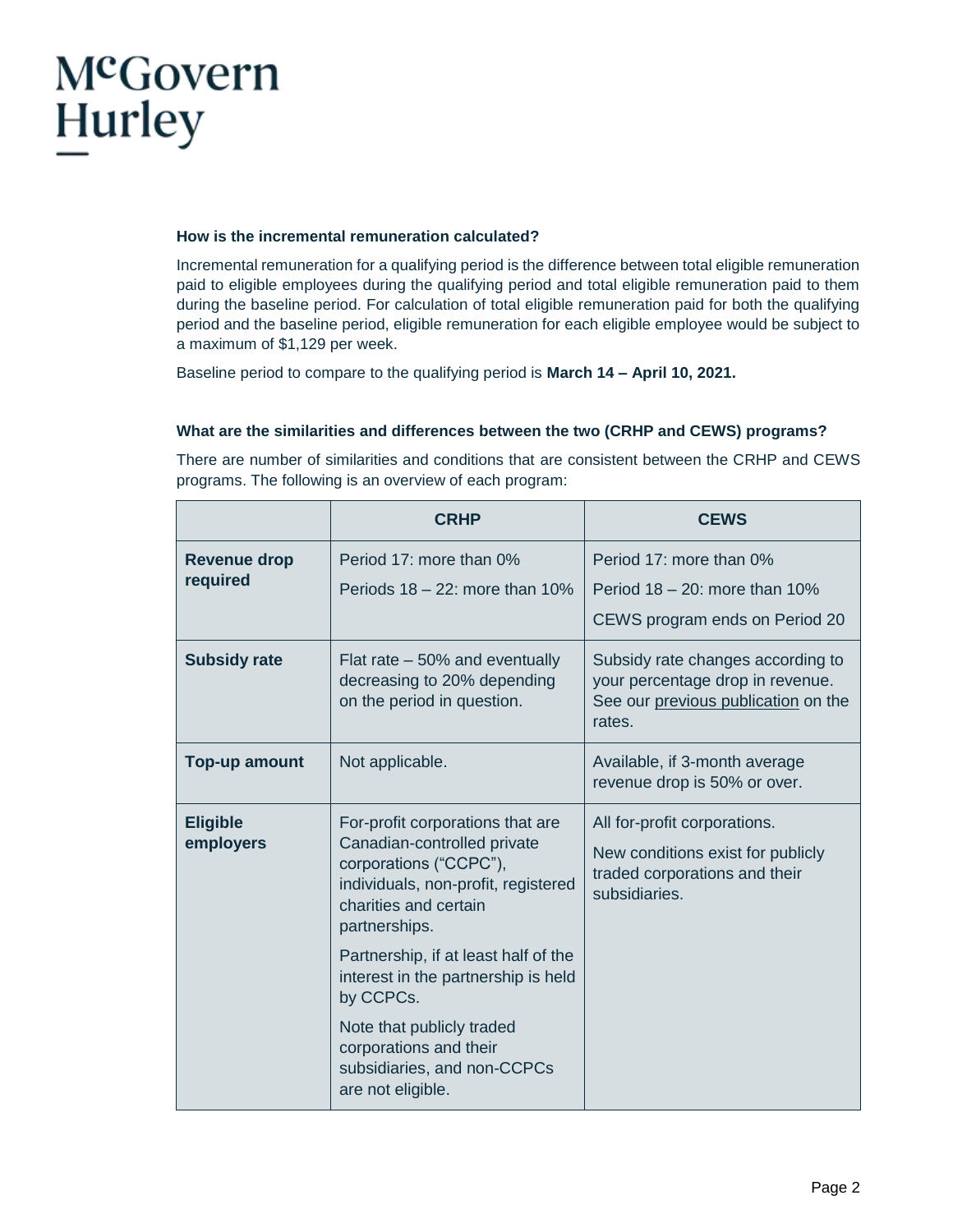# McGovern<br>Hurley

| <b>Employee pay</b><br>factor                                                                                                               | Based on the increase in the<br>amount you paid to active<br>eligible employees for the claim<br>period compared to how you<br>paid active eligible employees<br>from March 14 - April 10, 2021 | Based on the amount paid to<br>eligible employees for the claim<br>period                                               |  |
|---------------------------------------------------------------------------------------------------------------------------------------------|-------------------------------------------------------------------------------------------------------------------------------------------------------------------------------------------------|-------------------------------------------------------------------------------------------------------------------------|--|
| <b>May include</b><br>amounts for<br>employees on<br>leave with pay<br>(furloughed)                                                         | <b>No</b>                                                                                                                                                                                       | Period 17 to 19: Yes<br>Period 20: no                                                                                   |  |
| <b>Includes refund</b><br>of employer paid<br>portions of CPP<br>and El for<br>employees on<br>leave with pay                               | <b>No</b>                                                                                                                                                                                       | Yes                                                                                                                     |  |
| <b>Subtracts</b><br>amounts<br>received through<br><b>ESDC's work-</b><br>sharing program                                                   | <b>No</b>                                                                                                                                                                                       | Yes                                                                                                                     |  |
| Non-arm's length<br>employee<br>conditions                                                                                                  | Should not exceed the baseline<br>remuneration determined for<br>that week.                                                                                                                     | Should not exceed the baseline<br>remuneration determined for that<br>week.                                             |  |
| For period 17 and<br>later, certain<br>corporations may<br>be subject to<br>possible<br>repayments<br>based on<br>executive<br>compensation | <b>No</b>                                                                                                                                                                                       | Yes, if the eligible employer is a<br>publicly-listed corporation or<br>controlled by a publicly-listed<br>corporation. |  |
| <b>Taxable to</b><br>employer                                                                                                               | Yes                                                                                                                                                                                             | Yes                                                                                                                     |  |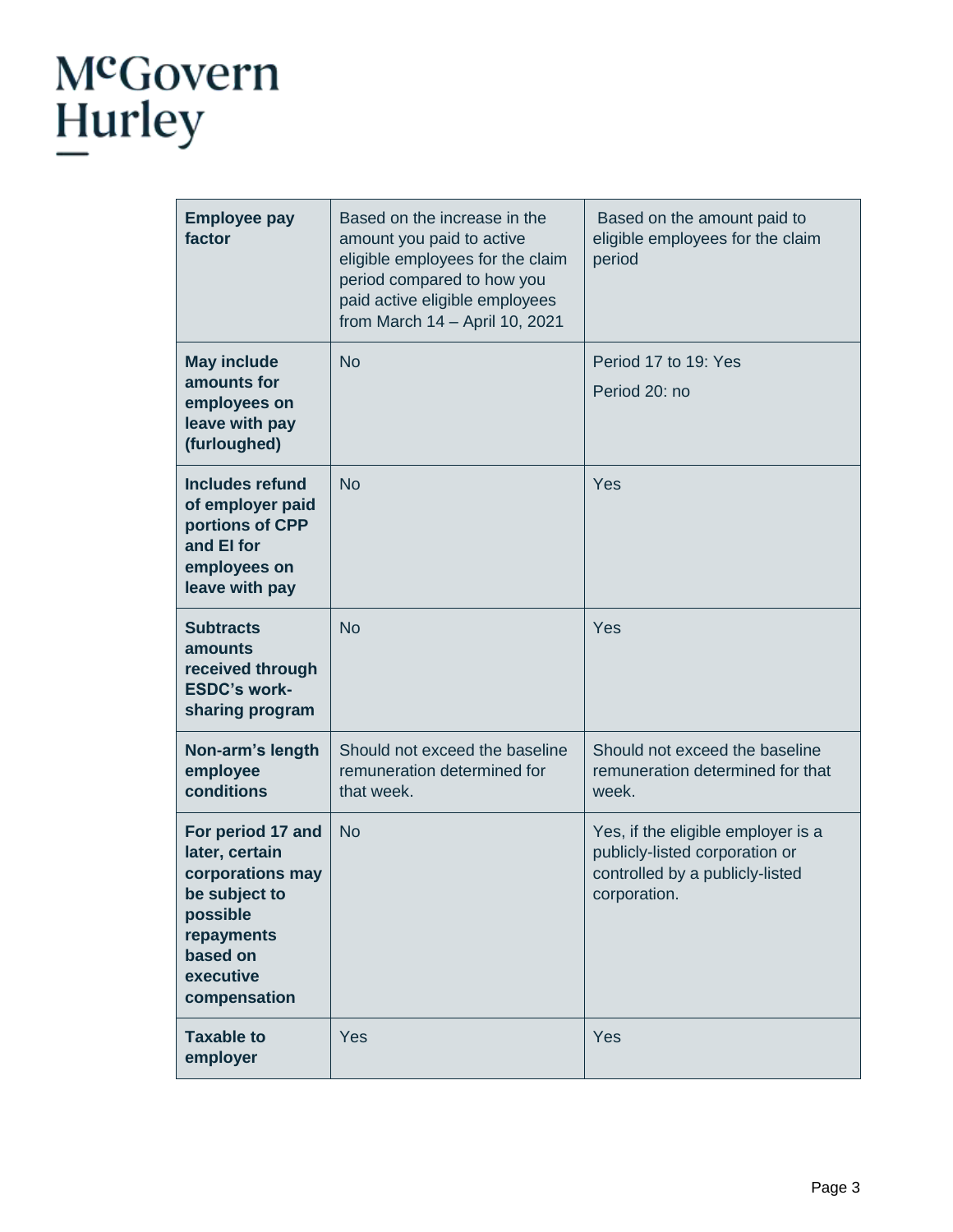## McGovern<br>Hurley

| How to apply?                      | <b>CRA My Business Account,</b><br>representative account or web<br>access code.                             | <b>CRA My Business Account,</b><br>representative account or web<br>access code.                                           |
|------------------------------------|--------------------------------------------------------------------------------------------------------------|----------------------------------------------------------------------------------------------------------------------------|
| <b>Application</b><br>opening date | First day available to apply for<br>Period 17: July 7, 2021<br>Claim Period 17 is the first claim<br>period. | First day available to apply for<br>Period 17: July 7, 2021. Last day to<br>apply for claim Period 11 is July 15,<br>2021. |

#### **What are the revenue decline reference periods for CRHP?**

| <b>Timing</b>                  | Period 17<br>June 6 - July 3, 2021                                  | Period 18<br>July 4 - July 31, 2021                                  | Period 19<br>Aug 1 - Aug 28, 2021                                     |
|--------------------------------|---------------------------------------------------------------------|----------------------------------------------------------------------|-----------------------------------------------------------------------|
| <b>General</b><br>approach     | <b>June 2021</b><br>over<br><b>June 2019</b>                        | <b>July 2021</b><br>over<br><b>July 2019</b>                         | August 2021<br>Over<br>August 2019                                    |
|                                | <b>OR</b>                                                           | <b>OR</b>                                                            | <b>OR</b>                                                             |
|                                | May 2021<br>over<br>May 2019                                        | <b>June 2021</b><br>over<br><b>June 2019</b>                         | <b>July 2021</b><br>Over<br><b>July 2019</b>                          |
| <b>Alternative</b><br>approach | June 2021 or<br>May 2021<br>over<br>Average of Jan/Feb 2020         | July 2021 or<br><b>June 2021</b><br>over<br>Average of Jan/Feb 2020  | August 2021 or<br><b>July 2021</b><br>Over<br>Average of Jan/Feb 2020 |
|                                |                                                                     |                                                                      |                                                                       |
| <b>Timing</b>                  | Period 20<br>August 29 - Sep 25, 2021                               | Period 21<br>Sep 26 - Oct 23, 2021                                   | Period 22<br>Oct 24 - Nov 20, 2021                                    |
| General<br>approach            | September 2021<br>over<br>September 2019                            | October 2021<br>over<br>October 2019                                 | November 2021<br>Over<br>November 2019                                |
|                                | <b>OR</b>                                                           | <b>OR</b>                                                            | <b>OR</b>                                                             |
|                                | August 2021<br>over<br>August 2019                                  | September 2021<br>over<br>September 2019                             | October 2021<br>Over<br>October 2019                                  |
| <b>Alternative</b><br>approach | September 2021 or<br>August 2021<br>over<br>Average of Jan/Feb 2020 | October 2021 or<br>September 2021<br>over<br>Average of Jan/Feb 2020 | November 2021 or<br>October 2021<br>Over<br>Average of Jan/Feb 2020   |